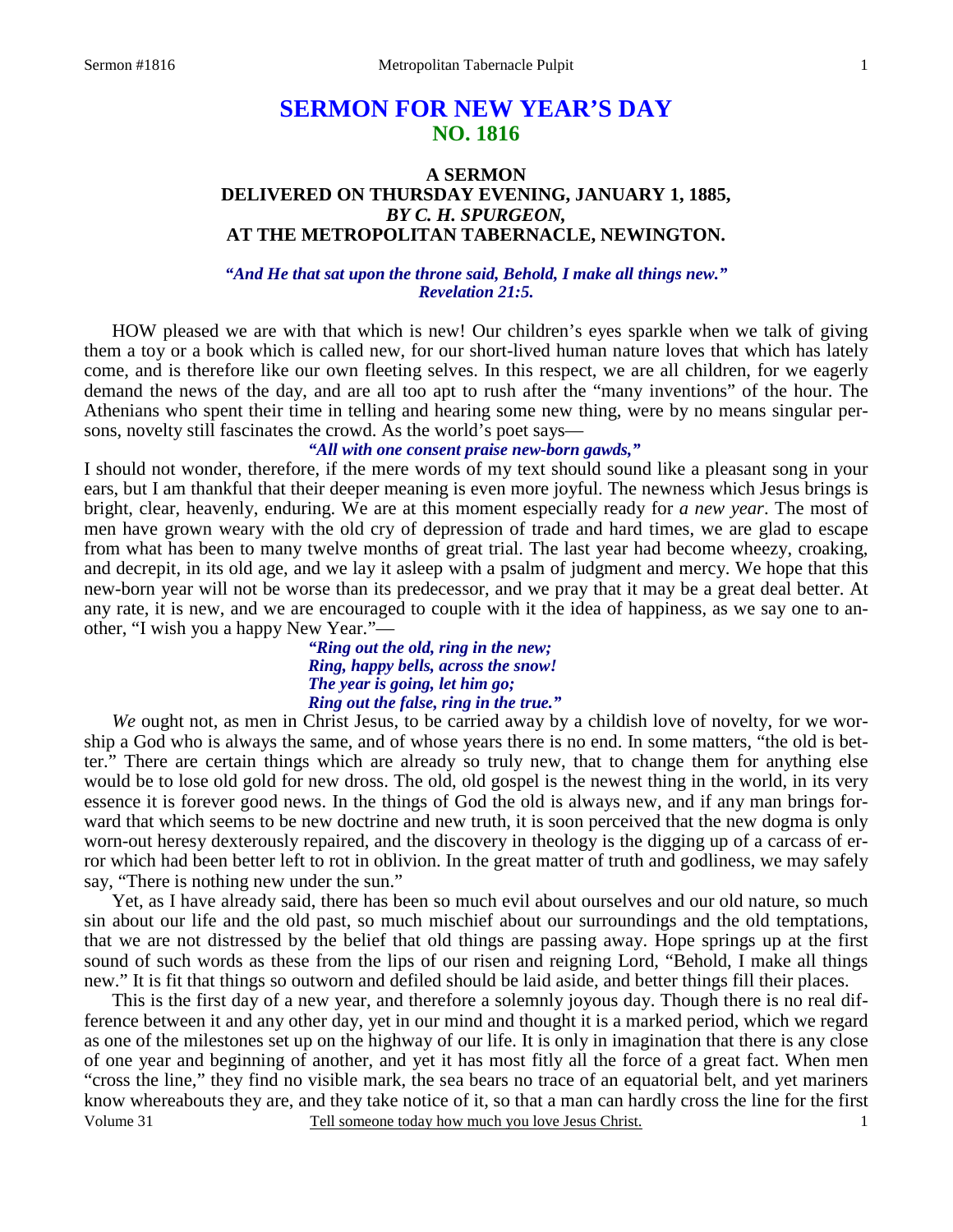time without remembering it to the day of his death. We are crossing the line now. We have sailed into the year of grace 1885; therefore let us keep a feast unto the Lord. If Jesus has not made us new already, let the new year cause us to think about the great and needful change of conversion, and if our Lord has begun to make us new, and we have somewhat entered into the new world where dwells righteousness, let us be persuaded by the season to press forward into the center of His new creation, that we may feel to the full all the power of His grace.

 The words He speaks to us tonight are truly divine. Listen—"Behold, *I* make." Who is the great I? Who, but the eternal Son of God? "Behold, I *make."* Who can make but God, the Maker of heaven and earth? It is His high prerogative to make and to destroy. "Behold, I *make all things."* What a range of creating power is here! Nothing stands outside of that all-surrounding circle. "Behold, I make all things *new."* What a splendor of almighty goodness shines out upon our souls! Lord, let us enter into this new universe of Yours. Let us be new-created with the "all things." In us also may men behold the marvels of Your renewing love.

 Let us now, at the portal of the New Year, sing a hymn to Jesus, as we hear these encouraging words which He speaks from His throne. O Lord, we would rejoice and be glad forever in that which You do create. The former troubles are forgotten, and are hid from our eyes because of Your ancient promise— "Behold, I create new heavens and a new earth: and the former shall not be remembered, nor come into mind" (Isa 65:17).

 I am going to talk tonight for a little upon *the great transformation* spoken of in the text, "I make all things new," and then upon *the earnest call* in the text to consider that transformation, "He that sat upon the throne said, *'Behold':* attend, consider, look to it!" "Behold, I make all things new." Oh for a bedewing of the Holy Spirit while entering upon this theme! I would that our fleece might now be so wet as never to become dry throughout the whole year. Oh for a horn of oil to be poured on the head of the young year, anointing it for the constant service of the Lord!

**I.** Briefly, then, here is one of the grandest truths that ever fell from the lips of Jesus—"Behold, I make all things new." Let us gaze upon THE GREAT TRANSFORMATION.

 This renewing work has been in our Lord's hands from of old. We were under the old covenant, and our first father and federal head, Adam, had broken that covenant, and we were ruined by his fatal breach. The substance of the old covenant was on this wise—"If you will keep My command you shall live, and your posterity shall live, but if you shall eat of the tree which I have forbidden you, dying, you shall die, and all your posterity in you." This is where we were found, broken in pieces, sorely wounded, and even slain by the tremendous fall which destroyed both our Paradise and ourselves. We died in Adam as to spiritual life, and our death revealed itself in an inward tendency to evil which reigned in our members. We were like Ezekiel's deserted infant unswaddled and unwashed, left in our pollution to die, but the Son of God passed by and saw us in the greatness of our ruin. In His wondrous love our Lord Jesus put us under *a new covenant*, a covenant of which He became the second Adam, a covenant which ran on this wise—"If you shall render perfect obedience and vindicate My justice, then those who are in you shall not perish, but they shall live because you live." Now, our Lord Jesus, our Surety and Covenant Head, has fulfilled His portion of the covenant engagement, and the compact stands as a bond of pure promise without condition or risk. Those who are participants in that covenant cannot invalidate it, for it never did depend upon them, but only upon Him who was and is their federal head and representative before God. Of Jesus the demand was made and He met it. By Him man's side of the covenant was undertaken and fulfilled, and now no condition remains, it is solely made up of promises which are unconditional and sure to all the seed. Today believers are not under the covenant of, "If you do this you shall live," but under that new covenant which says, "Their sins and their iniquities will I remember no more." It is not, now "Do and live," but "Live and do," we think not of merit and reward, but of free grace producing holy practice as the result of gratitude. What law could not do, grace has accomplished.

We ought never to forget this bottom of everything, this making of all things new by the fashioning of a new covenant, so that we have come out from under the bondage of the law and the ruin of the fall, and we have entered upon the liberty of Christ, into acceptance with God, and into the boundless joy of being saved in the Lord with an everlasting salvation, so that we "shall not be ashamed nor confounded world without end." You young people, as soon as you know the Lord I exhort you to study well that word, "covenant." It is a key word opening the treasures of revelation. He that rightly understands the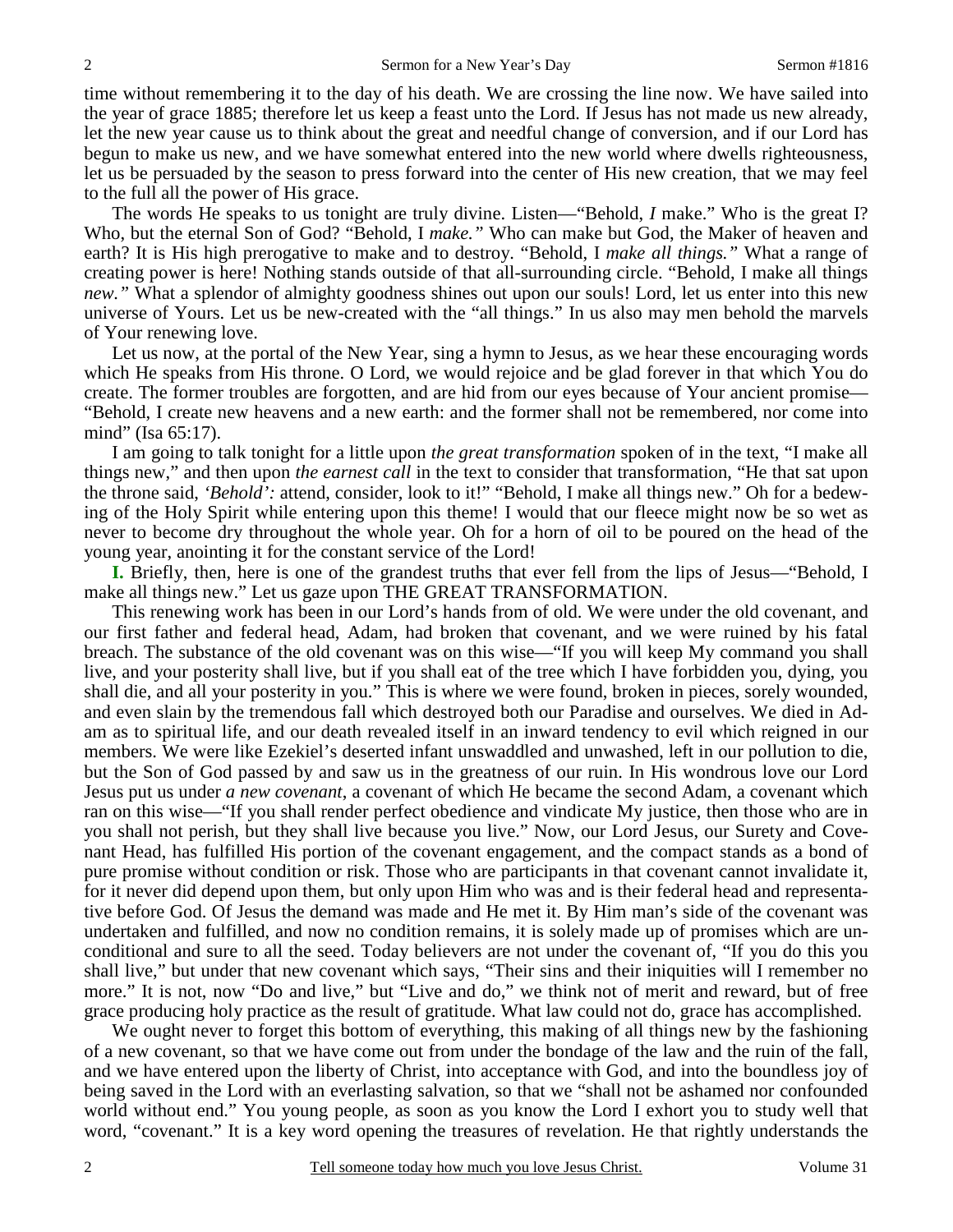difference between the two covenants has the foundation of sound theology laid in his mind. This is the clue of many a maze, the open sesame of many a mystery. "I make all things new," begins with the bringing in of a better hope by virtue of a better covenant.

 The foundation being made new, the Lord Jesus Christ has set before us *a new way of life,* which grows out of that covenant. The old way of life was, "If you will enter into life, keep the commandments." There they are, perfect, and holy, and just, and good, but alas, dear friends, you and I have broken the commandments. We dare not say that we have kept the ten commands from our youth up, on the contrary, we are compelled by our consciences to confess that in spirit and in heart, if not in act, we have continually broken the law of God, and we are therefore under sin and condemnation, and there is no hope for us by the works of the law. For this reason the gospel sets before us another way, and says, "It is of faith, that it might be by grace." "Believe on the Lord Jesus Christ, and you shall be saved." Therefore we read of being "justified by faith," and being made acceptable to God by faith. To be "justified" means being made really just, though we were guilty in ourselves we are regarded as just by virtue of what the Lord Jesus Christ has done for us. Thus we fell into condemnation through another, and we rise into justification through another. It is written, "By His knowledge shall My righteous servant justify many; for He shall bear their iniquities," and this scripture is fulfilled in all those who believe in the Lord Jesus unto eternal life. Our path to eternal glory is the road of faith—"The just shall live by faith." We are "accepted in the Beloved" when we believe in Him whom God has set forth to be our righteousness. "By the deeds of the law there shall no flesh be justified in His sight," but we are "justified freely by His grace through the redemption that is in Christ Jesus."

What a blessing it is for you and for me that Jesus has made all things new in that respect! I am glad that I have not to stand here and say, "My dear hearers do this and do that, and you will be saved," because you would not do as you were commanded, for your nature is weak and wicked. But I have to bid you—

### *"Lay your deadly doing down, down at Jesus' feet! Stand in Him, in Him alone, gloriously complete."*

I trust you will accept this most gracious and suitable way of salvation. It is most glorious to God and safe to you, do not neglect so great a salvation. After you have believed unto life you will go and do all manner of holy deeds as the result of your new life, but do not attempt them with the view of earning life. Prompted no longer by the servile and selfish motive of saving yourself, but by gratitude for the fact that you are saved, you will rise to virtue and true holiness. Faith has brought us into the possession of an indefeasible salvation, and now for the love we bear our Savior, we must obey Him and become "zealous for good works."

 By grace every believer is brought into *a new relationship* with God. Let us rejoice in this, "You are no more a servant but a son, and if a son, then an heir of God through Christ." Oh you who are now children, you were servants a little while ago! Some of you, my hearers, are servants now, and as servants I would bid you expect your wages. Alas, your service has been no service, but a rebellion, and if you get no more wages than you deserve you will be cast away forever. You ought to be thankful to God that He has not yet recompensed you—that He has not dealt with you after your sins, nor rewarded you according to your iniquities. Do you not also know, you servants, what is likely to happen to you as servants? What do you yourself do with a bad servant? You say to him, "There are your wages, go." "A servant abides not in the house forever." You, too, will be driven out of your religious profession and your period of probation, and where will you go? The wilderness of destruction lies before you. Oh that you may not be left to wander with Ishmael, the son of the bondwoman!

 "Behold, I make all things new," says Jesus, and then He makes His people into sons. When we are made sons do we work for wages? We have no desire for any present payment, for our Father says to us, "Son, you are always with Me, and all that I have is yours," and moreover, we have the inheritance in reversion, entailed by the covenant. We cannot demand the servile wage because we have already all that our Father possesses. He has given us Himself and His all-sufficiency for our everlasting portion, what more can we desire? He will never drive us from His house. Never has our great Father disowned one of His sons. It cannot be, His loving heart is too much bound up in His own adopted ones. That near and dear relationship which is manifested in adoption and regeneration, binds the child of God to the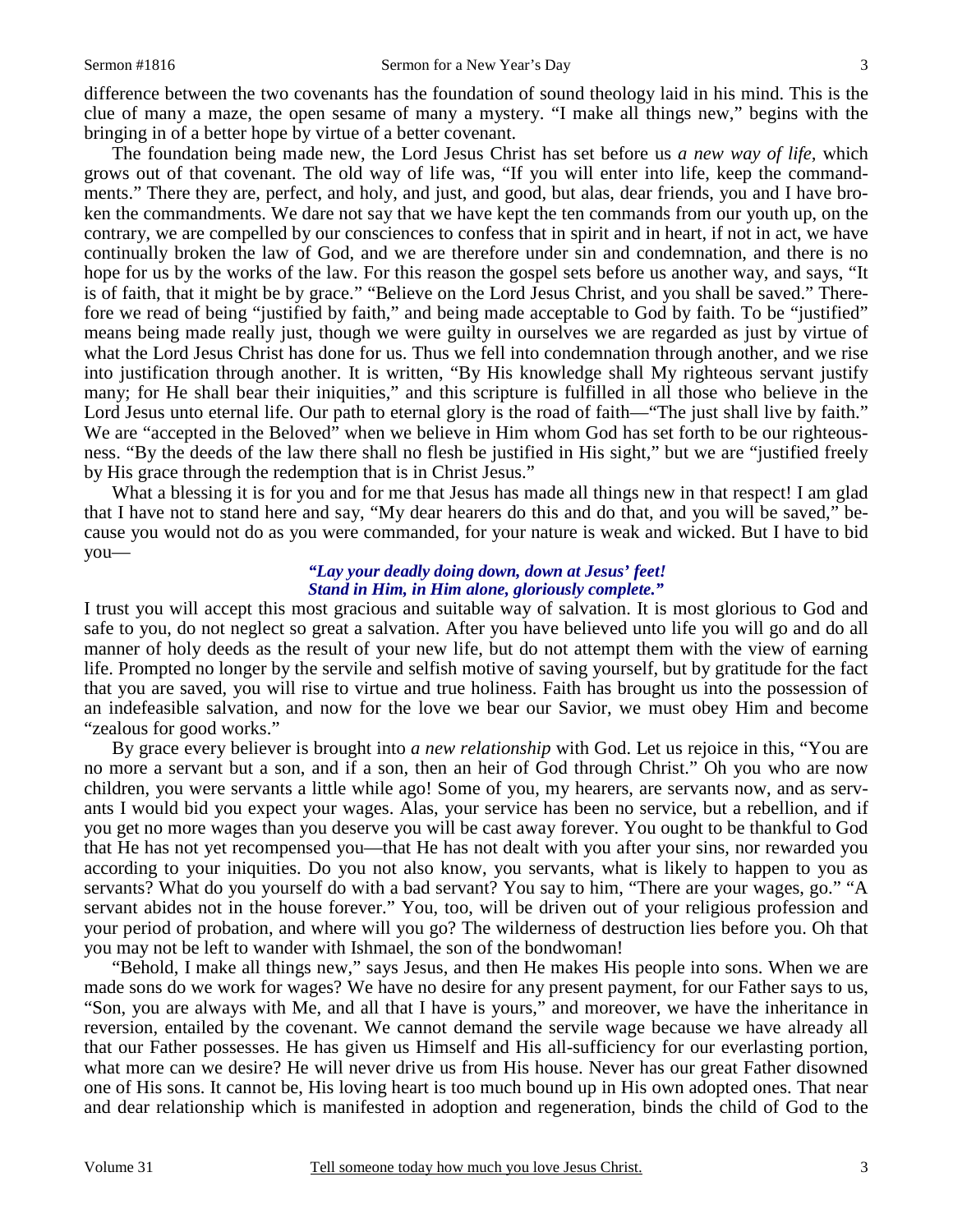great Father's heart in such a way that He will never cast him off, nor suffer him to perish. I rejoice in the fact that we are no longer bond slaves but sons. "Behold," says Christ, "I make all things new."

 There has also been worked in us by the work of the Holy Spirit *a new life,* with all the new feelings, new desires, and new works which go with it. The tree is made new, and the fruits are new in consequence. That same Spirit of God who taught us that we were ruined in our old estate, led us gently by the hand till we came to the New Covenant promise and looked to Jesus, and saw in Him the full atonement for sin. Happy discovery for us, it was the kindling of new life in us. From the moment that we trusted in Jesus, a new life darted into our spirit. I am not going to say which is first, the new birth, or faith, or repentance. Nobody can tell which spoke of a wheel moves first, it moves as a whole. The moment the divine life comes into the heart we believe; the moment we believe the eternal life is there. We repent because we believe, and believe while we repent. The life that we live in the flesh is no longer according to the lusts of the world, but we live by faith in the Son of God, who loved us and gave Himself for us. Our spiritual life is a new-born thing, the creation of the Spirit of life. We have, of course, that natural life which is sustained by food, and evidenced by our breath, but there is another life within which is not seen of men, nor fed by the provisions of earth. We are conscious of having been quickened, for we were dead once, and we know it, but now we have passed from death into life, and we know it quite as certainly. A new and higher motive sways us now, for we seek not self but God. Another hand grasps the tiller and steers our ship in a new course. New desires are felt which we were strangers to in our former state. New fears are mighty within us—holy fears which once we would have ridiculed. New hopes are in us, bright and sure, such as we did not even desire to know when we lived a mere carnal life. We are not what we were, we are new, and have begun a new career. We are not what we shall be, but assuredly we are not what we used to be. As for myself, my consciousness of being a new man in Christ Jesus is often as sharp and crisp as my consciousness of being in existence. I know I am not only and solely what I was by my first birth, I feel within myself another life—a second and a higher vitality which has often to contend with my lower self, and by that very contention makes me conscious of its existence. This new principle is, from day to day, gathering strength, and winning the victory. It has its hand upon the throat of the old sinful nature, and it shall eventually trample it like dust beneath its feet. I feel this within me, don't you? *[A loud voice, "Yes! Yes!"]* Since you feel this, I know you can say tonight that Jesus Christ, who sits on the throne, makes all things new. Blessed be His name. *[Several voices, "Amen."]* It needed the Lord Himself to make such as we are new. None but a Savior on the throne could accomplish it, and therefore let Him have the glory for it.

 I believe that Jesus Christ has in some of you not only made you new, but *made everything new to you*. "Ah," said one, when she was converted, "either the world is greatly altered, or else I am." Why, either, you and I are turned upside down in nature, or the world is. We used to think it a wise world once, but how foolish we think it now! We used to think it a brave happy world that showed us real happiness, but we are no longer deceived, we have seen Madame Bubble's painted face in its true deformity. "The world is crucified unto me," said Paul, and many of you can say the same. It is like a condemned criminal hung up to die. Meanwhile, there is no love lost, for the world thinks much the same of us, and therein we can sympathize with Paul when he said, "I am crucified unto the world." What a transformation grace makes in all things within our little world! In our heart there is a new heaven and a new earth. What a change in our joys! Ah, we blush to think what our joys used to be, but they are heavenly now. We are equally ashamed of our hates and our prejudices, but these have vanished once for all. Why, now we love the very things we once despised, and our heart flies as with wings after that which once it detested. What a different Bible we have now! Blessed book, it is just the same, but oh, how differently do we read it. The mercy seat, what a different place it is now! Our wretched formal prayers, if we did offer them—what a mockery they were! But now we draw near to God and speak with our Father with delight. We have access to Him by the new and living way. The house of God, how different it is from what it used to be! We love to be found within its walls, and we feel delighted to join in the praises of the Lord. I do not know that I admire brethren for calling out in the service as our friends did just now, but I certainly do not blame them. A person shook hands with me one day this week, who does not often hear me preach, and he expressed to me his unbounded delight in listening to the doctrine of the grace of God, and he added, "Surely your people must be made of stone." "Why?" I asked. "Why!" He replied, "If they were not they would all get up and shout, 'Hallelujah,' when you are preaching such a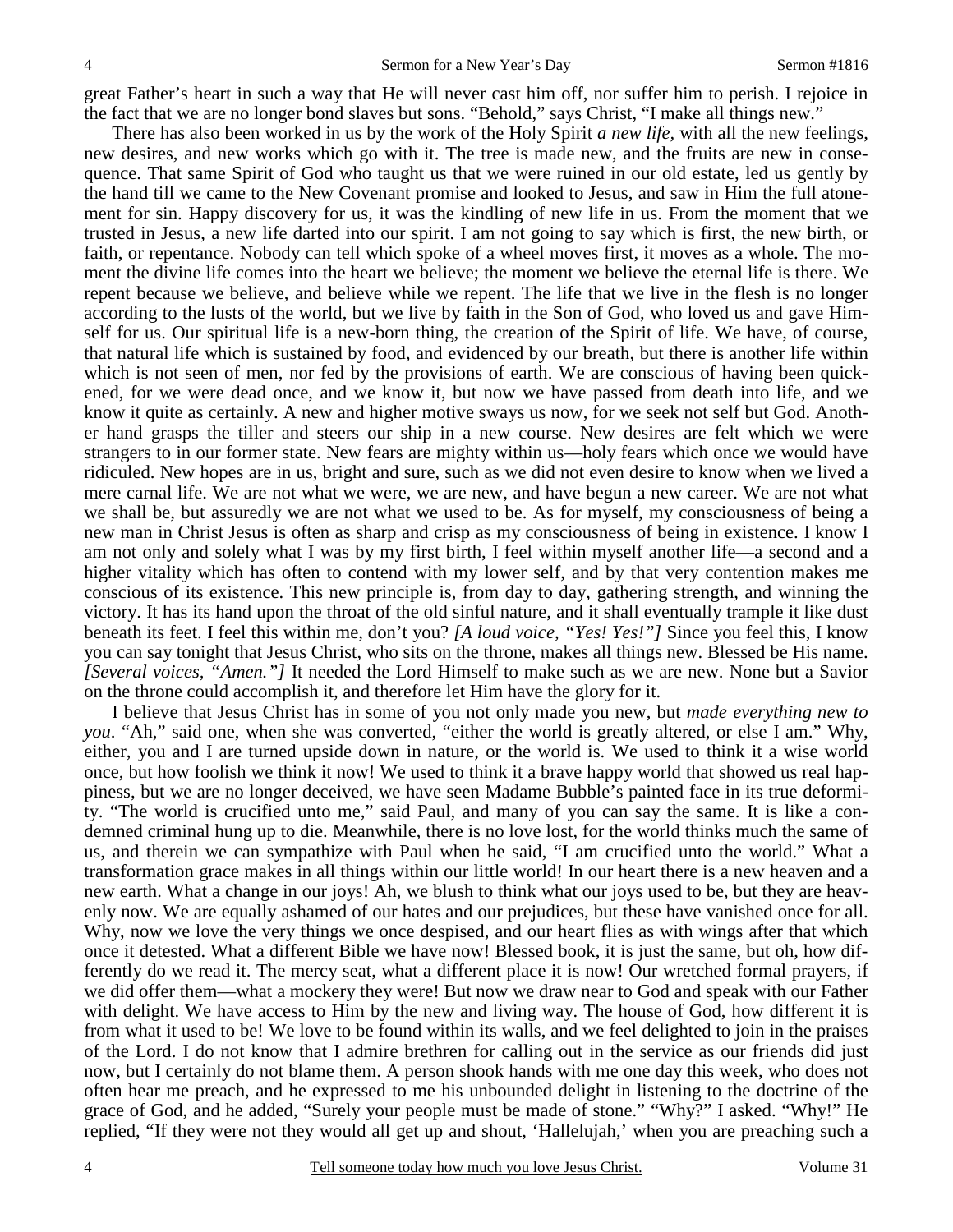glorious gospel. I wanted to shout badly on Sunday morning, but as everybody else was quiet, I held my tongue." For which I thought he was a wise man, but yet I do not wonder if men who have tasted of the grace of God, and feel that the Lord has done great things for them, whereof they are glad, feel like crying out for joy. Let us have a little indulgence tonight. Now, you that feel that you must cry aloud for joy, join with me and cry, "Hallelujah." *[A great number of voices cried, "Hallelujah!"]* Hallelujah, glory be to our Redeemer's name. Why should we not lift up our voices in His praise? We will. He has put a new song into our mouths, and we must sing it. The mountains and the hills break forth before us into singing, and we cannot be mute. Praise is our ever new delight; let us baptize the New Year into a sea of

it. In praise we will vie with angels and archangels, for they are not as indebted to grace as we are—

### *"Never did angels taste above Redeeming grace and dying love."*

But we have tasted these precious things, and unto God we will lift up our loudest song forever and forever.

 The process which we have roughly described as taking place in ourselves is in other forms going on in the world. The whole creation is travailing, all time is groaning, providence is working, grace is striving, and all for one end—the bringing forth of the new and better age. It is coming. It is coming. Not in vain did John write, "And I saw a new heaven and a new earth: for the first heaven and the first earth were passed away; and there was no more sea. And I John saw the holy city, New Jerusalem, coming down from God out of heaven, prepared as a bride adorned for her husband. And I heard a great voice out of heaven saying, Behold, the tabernacle of God is with men, and He will dwell with them, and they shall be His people, and God Himself shall be with them, and be their God. And God shall wipe away all tears from their eyes; and there shall be no more death, neither sorrow, nor crying, neither shall there be any more pain: for the former things are passed away. And He that sat upon the throne said, Behold, I make all things new. And He said unto me, Write: for these words are true and faithful." What a prospect does all this open up to the believer! Our future is glorious, let not our present be gloomy.

**II.** But now, in the text there is AN EARNEST CALL for us to consider this work of our Lord. He that sits on the throne says, *"Behold,* I make all things new." Why should He call upon us to behold it? All His works deserve study, "The works of the Lord are great, sought out of all them that have pleasure therein." Whatsoever the Lord does is full of wisdom, and the wise will search into it. But when the Lord Himself sets up a light, and calls us to pause, and look, we cannot help beholding.

 I think that the Lord Jesus Christ especially calls us to consider this, that we may, according to our condition, derive profit from it.

 First, if the Lord Jesus makes all things new, then *a new birth is possible* to you, dear friend, though you have come here tonight in a wrong state of heart, with your sins upon you, binding you fast. There is enough of light in your soul for you to know that you are in darkness, and you are saying to yourself, "Oh, that I could reach to better things! I hear how these people of God cry, 'Hallelujah!' at what Christ has done for them. Can He do the same for me?" Listen! He that sits on the throne says in infinite condescension to you upon the dunghill, "Behold, I make all things new." There is nothing so old that He cannot make it new—nothing so fixed and habitual that He cannot change it. Do you not know dear heart that the Spirit of God has regenerated men and women quite as far gone as you are? They have been as deeply sunken in sin, and as hardened by habit as ever you can be, and they thought themselves given up to despair, as you think yourself to be, yet the Spirit of God carried out the will of the Lord Christ and made them new. Why should He not make *you* new? Let every thief know that the dying thief entered heaven by faith in Jesus. Let everyone that has been a great transgressor, remember how Manasseh received a new heart, and repented of his evil deeds. Let everyone who has left the paths of purity remember how the woman that was a sinner loved much, because much had been forgiven her. I cannot doubt the possibility of your salvation, my dear friend, whenever I think of my own. A more determined, obstinate rebel than I could scarce have been. Child as I was, and under holy restraint as I was, so as to be kept from gross, outward sin, I had a powerful inner nature which would not tolerate control. I strove hard and kicked against the pricks. I labored to win heaven by self-righteousness, and this is as real a rebellion as open sin. But, oh, the grace of God, how it can tame us! How it can turn us! With no bit or bridle, but with a blessed suavity of tenderness, it turns us according to its pleasure. O anxious one, it can turn you! I want, then, to drop into your ear—and may the Spirit of God drop into your heart—this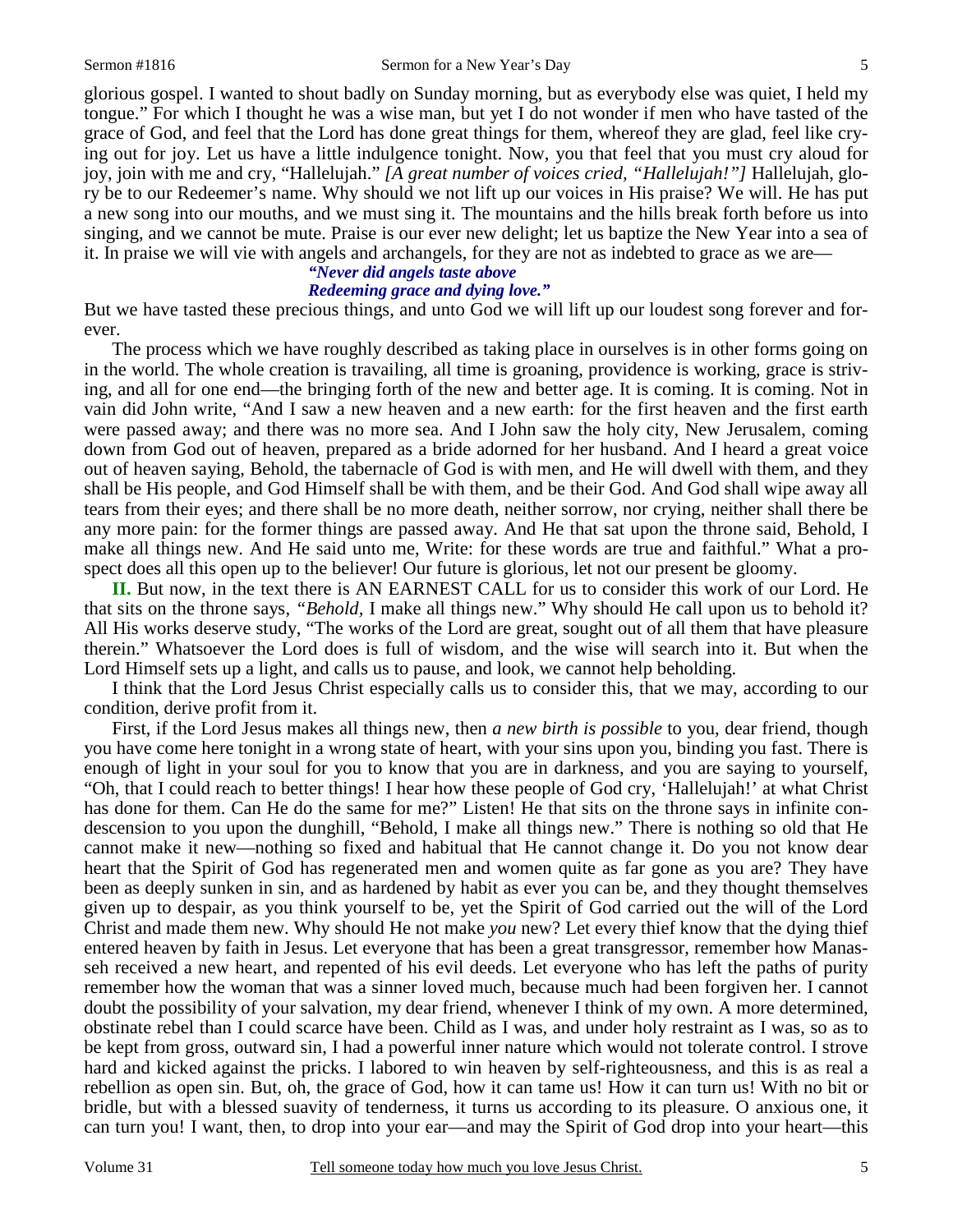word, you may be born again. The Lord can work a radical change in you. He that sits on the throne can do for you what you cannot do for yourself, and as He made you once, and you became marred by sin, He can make you new, for He says, "Behold, I make all things new."

 Furthermore, you will say to me, "I desire to lead *a new life."* To do this you must be new yourself, for as the man is, so his life will be. If you leave the fountain foul the streams cannot be pure. Renewal must begin with the heart. Dear friend, the Lord Jesus Christ is able to make your life entirely new. We have seen many transformed into new parents and new children. Friends have said in wonder, "What a change in John! What an alteration in Ellen!" We have seen men become new husbands, and women become new wives. They are the same persons, and yet not the same. Grace works a very deep, striking, and lasting change. Ask those who have had to live with converted people whether the transformation has not been marvelous. Christ makes new servants, new masters, new friends, new brothers, and new sisters. The Lord can so change us that we shall scarcely know ourselves. I mean He can thus change you who now despair of yourselves. O dear hearts, there is no absolute necessity that you should always go downward in evil till you descend to hell. There is a hand that can give you gravitation in the opposite direction. It would be an amazing thing if Niagara when it is in its full descent should be made to leap upwards, and the St. Lawrence and the sea should begin to climb backward to the lakes. Yet God could do even that, and so He can reverse the course of your fallen nature, and make you act as a new man. He can stay the tide of your raging passion, He can make you, who were like a devil, become as an angel of God, for thus He speaks from the throne of His eternal majesty, "Behold, I make all things new." Come and lay yourself down at His feet and ask Him to make you new. I beseech you, do this at once!

 "Well, I am going to mend myself," says one. "I have taken the pledge, and I am going to be honest, and chaste, and religious." This is commendable resolving, but what will come of it? You will break your resolutions, and be no better by your attempts at reform. I expect that if you go into the business of mending yourself, you will be like the man who had an old gun, and took it to the gunsmith, and the gunsmith said, "Well, this would make a very good gun if it had a new stock, and a new lock, and a new barrel." So you would make a very good man by mending, if you had a new heart, and a new life, and were made new all over, so that there was not a bit of the old stuff left. It will be a great deal easier, depend upon it, even for God to make you new, than to mend you, for the fact is that "the carnal mind is enmity against God," and is not reconciled to God, neither, indeed, can be, so that mending will not be the answer, you must be made anew. "You must be born again." What is needed is that you should be made a new creature in Christ Jesus. You must be dead and buried with Christ, and risen again in Him, and then all will be well, for He will have made all things new. I pray God to bless these feeble words of mine for the helping of some of His chosen out of the darkness of their fears.

 But now, beloved, farther than this, there are children of God who need this text, "Behold, I make all things new," whose sigh is that they so soon grow dull and weary in the ways of God, and therefore they need *daily renewing*. A brother said to me some time ago, "Dear sir, I frequently grow very sleepy in my walk with God. I seem to lose the freshness of it, and especially by about Saturday I get I hardly know where, but," he added, "as for you, whenever I hear you, you seem to be all alive and full of fresh energy." "Ah, my dear brother," I said, "that is because you do not know much about me." That was all I was able to say just then. I thank God for keeping me near Himself, but I am as weak, and stale, and unprofitable as any of you. I say this with very great shame—shame for myself, and shame for the brother who led me to make the confession. We are both wrong. With all our fresh springs in God, we ought to be always full of new life. Our love to Christ ought to be every minute as if it were new-born. Our zeal for God ought to be as fresh as if we had just begun to delight in Him. "Yes, but it is not," says one, and I am sorry I cannot contradict him. After a few months a vigorous young Christian will begin to cool down, and those who have been long in the ways of God find that final perseverance must be a miracle if ever it is to be accomplished, for naturally they tire and faint.

Well, now, dear friends, why do you and I ever get stale and flat? Why do we sing—

*"Dear Lord, and shall we always live At this poor dying rate"?* 

Why do we have to cry—

*"In vain we tune our formal songs,*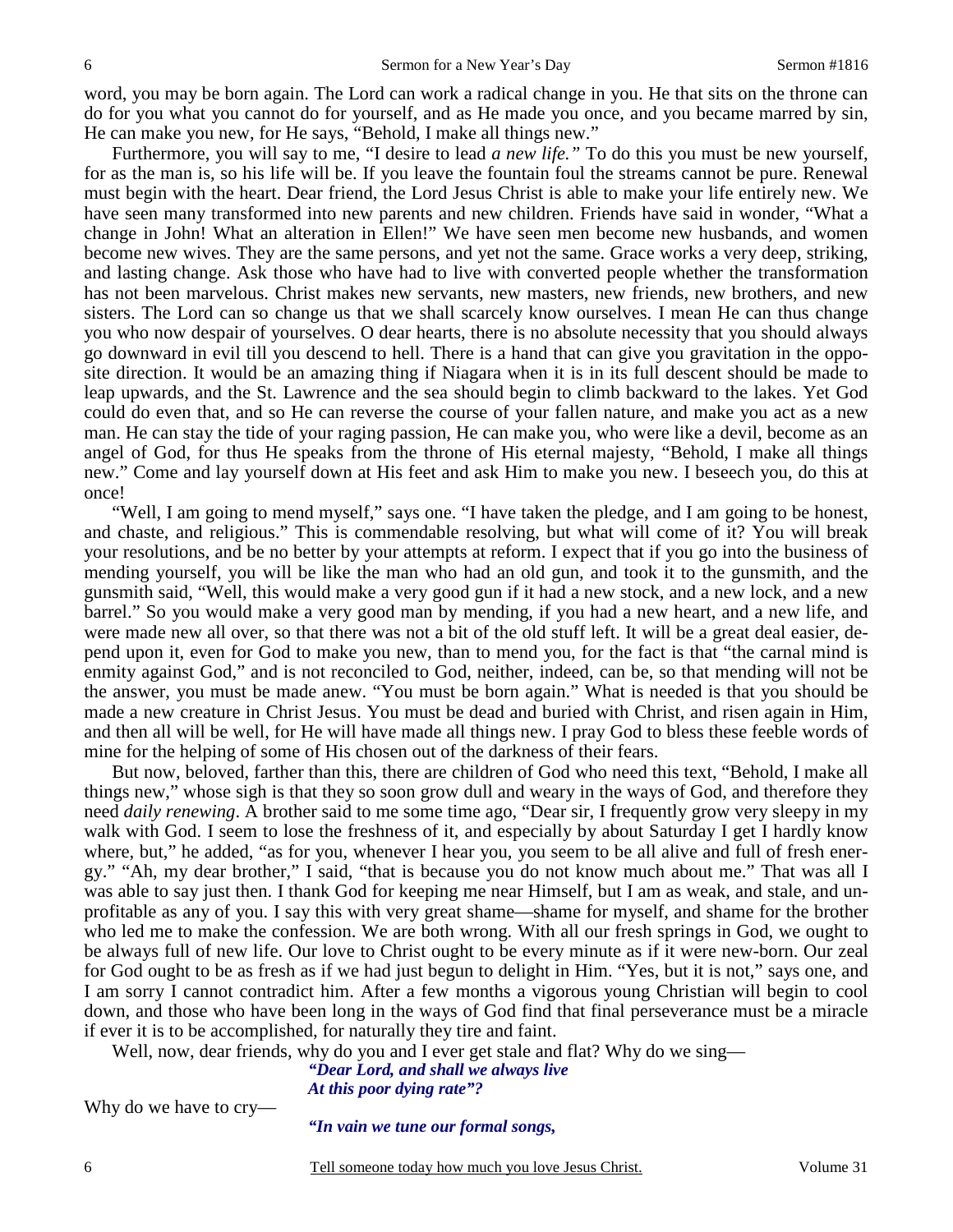### *In vain we strive to rise; Hosannas languish on our tongues, And our devotion dies"?*

Why, it is because we get away from Him who says, "Behold, I make all things new." The straight way to a perpetual newness and freshness of holy youth is to go to Christ again, just as we did at the first.

 A better thing still is never to leave Him, but to stand forever at the foot of the cross delighting yourself in His all-sufficient sacrifice. They that are full of the joy of the Lord never find life grow weary. They that walk in the light of His countenance can say of the Lord Jesus, "You have the dew of Your youth," and that dew falls upon those who dwell with Him. Oh, I am sure that if we kept up perpetual communion with Him, we would keep up a perpetual stream of delights—

# **"***Immortal joys come streaming down, Joys, like His griefs, immense, unknown;"*

but these joys only come from Him. We shall be young if we keep with the always young and fresh Beloved, whose locks are bushy and black as a raven. He says, and He performs the saying, "Behold, I make all things new."

 He can make that next sermon of yours, my dear brother minister, quite new and interesting. He can make that prayer meeting no longer a dreary affair, but quite a new thing to you and all the people. My dear sister, next time you go to your class, you may feel as if you had only just begun teaching. You will not be at all tired of your godly work, but love it better than ever. And you, my dear brother, at the corner of the street where you are often interrupted, perhaps, with foul language, you will feel that you are pleased with your position of self-denial. Getting near to Christ, you will partake in His joy, and that joy shall be your strength, your freshness, the newness of your life. God grant us to drink of the eternal founts that we may forever overflow.

 And further, dear friends, there may be some dear child of God here who is conscious that he lives on a very low platform of spiritual life, and he knows that the Lord can raise him to *a new condition*. Numbers of Christians seem to live in the marshes always. If you go through the valleys of Switzerland, you will find yourself get feverish and heavy in spirit, and you will see many idiots, persons with the goiter, and people greatly afflicted. Climb the sides of the hills, ascend into the Alps, and you will not meet with that kind of thing in the pure fresh air. Many Christians are of the sickly-valley breed. Oh that they could get up to the high mountains, and be strong!

 I want to say to such, if you have been all your lifetime in bondage, you need not remain there any longer, for there is in Jesus the power to make all things new, and to lift you into new delights. It will seem to be a dead lift to you, but it is within the power of that pierced hand to lift you right out of doubt, and fear, and despondency, and spiritual lethargy, and weakness, and just to make you now, from this day forward, "strong in the Lord, and in the power of His might."

 Now breathe a silent prayer dear brother, dear sister, to Him who makes all things new. "Lord, make Your poor, spiritually sick child to be strong in spiritual health." Oh, what a blessing it would be for some workers if God would make them strong! All the church would be the better because of the way in which the Lord would help them to do their work. Why should some of you be living at a penny a day and starving yourselves, when Your Father would give you to live like princes of the blood royal if you would but trust Him? I am persuaded that the most of us are beggars when we might be millionaires in spiritual things. And here is our strength for rising to a nobler state of mind, "Behold I make all things new."

 Another application of this truth will be this—"Oh," says one, "I do not know what to make of myself. I have had a weary time of late. Everything seems to have gone wrong with me. My family causes me great anxiety. My business is a thorny maze. My own health is precarious. I dread this year. In fact, I dread everything." We will not go on with that lamentation, but we will hear the cheering word— "Behold, I make all things new." The Lord, in answer to believing prayer, and especially in answer to a full resignation to His will, is able to make *all providential surroundings new for you*. I have known the Lord on a sudden to turn darkness into light, and take away the sackcloth and the ashes from His dear children, for "He does not afflict willingly, nor grieve the children of men." Sometimes all this worry is mere discontent, and when the child of God gets right himself, these imaginary troubles vanish like the mist of the morning, but when they are real troubles, God can as easily change your condition, dear child